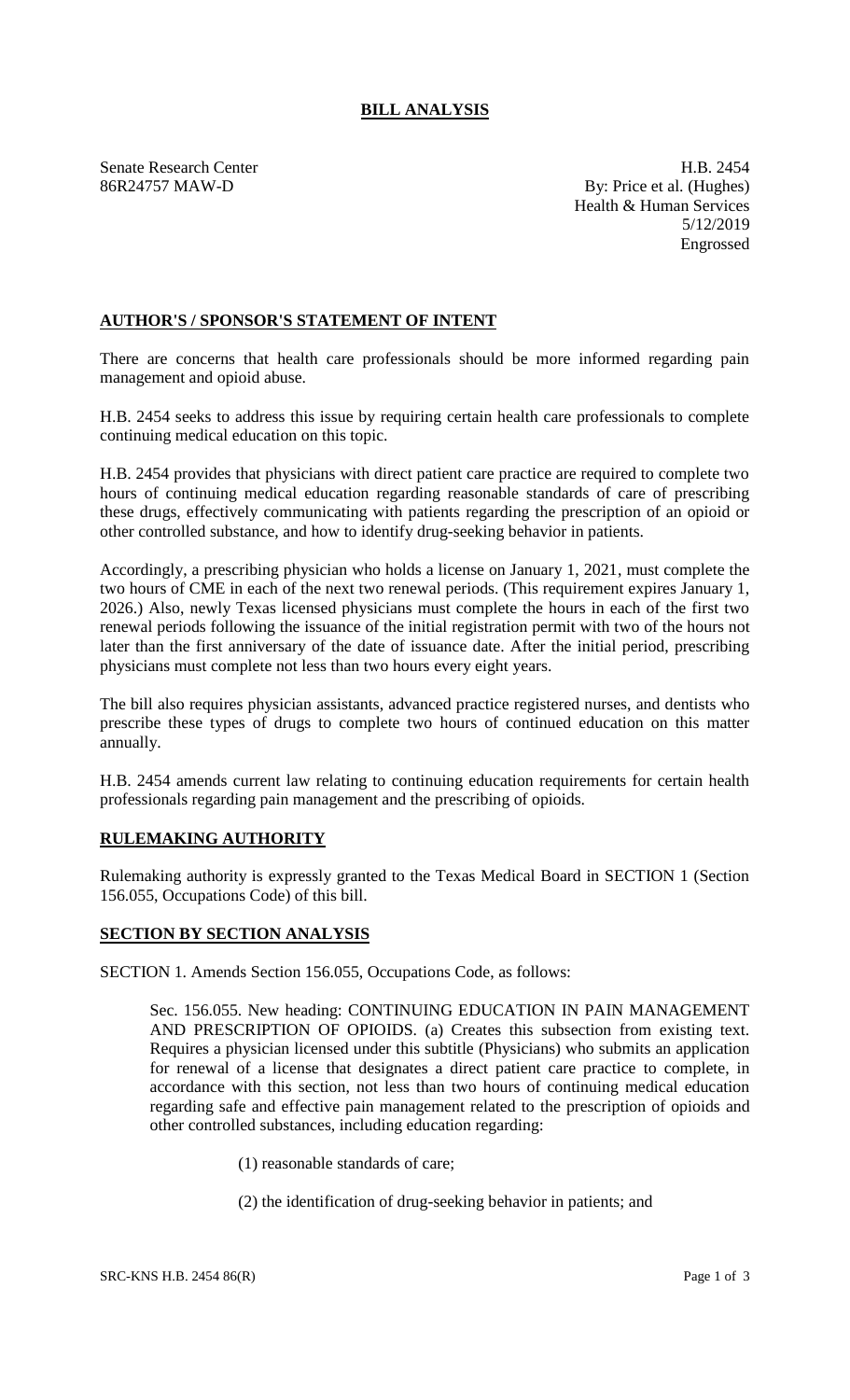(3) effectively communicating with patients regarding the prescription of an opioid or other controlled substance.

(b) Requires a physician to complete the hours required by Subsection (a) in each of the first two renewal periods following the issuance of the physician's initial registration permit under this chapter, with two of those hours to be completed not later than the first anniversary of the date of issuance.

(c) Requires a physician, after the period described by Subsection (b), to complete not less than two hours of continuing medical education described by Subsection (a) every eight years.

(d) Authorizes the hours required by this section to be completed in any continuing medical education activity approved by the Texas Medical Board (TMB), including medical ethics or professional responsibility education, and to be counted toward the hours of continuing medical education completed to comply with Section  $156.051(a)(2)$  (relating to requiring TMB to adopt certain rules).

Deletes existing text providing that a physician licensed under this subtitle who submits an application for renewal of a license that designates a direct patient care practice and whose practice includes treating patients for pain is encouraged to include continuing medical education in pain treatment among the hours of continuing medical education completed to comply with Section 156.051(a)(2).

(e) Prohibits the hours required by this section from being used to satisfy any education required by board rule for certified pain clinic personnel.

(f) Requires TMB to adopt rules to implement this section.

(g) Requires a physician who on January 1, 2021, holds a license to practice medicine under this subtitle, notwithstanding Subsections (b) and (c), to complete not less than two hours of continuing medical education described by Subsection (a) in each of the two renewal periods occurring after that date. Provides that this subsection expires January 1, 2026.

SECTION 2. Amends Section 157.0513(a), Occupations Code, as follows:

(a) Requires TMB, the Texas Board of Nursing, and the Texas Physician Assistant Board to jointly develop a process:

(1) makes no changes to this subdivision;

(2) and (3) makes nonsubstantive changes to these subdivisions; and

(4) to ensure that each advanced practice registered nurse or physician assistant who has entered into a prescriptive authority agreement authorizing the prescribing of opioids is required to complete not less than two hours of continuing education annually regarding safe and effective pain management related to the prescription of opioids and other controlled substances, including education regarding:

(A) reasonable standards of care;

(B) the identification of drug-seeking behavior in patients; and

(C) effectively communicating with patients regarding the prescription of an opioid or other controlled substance.